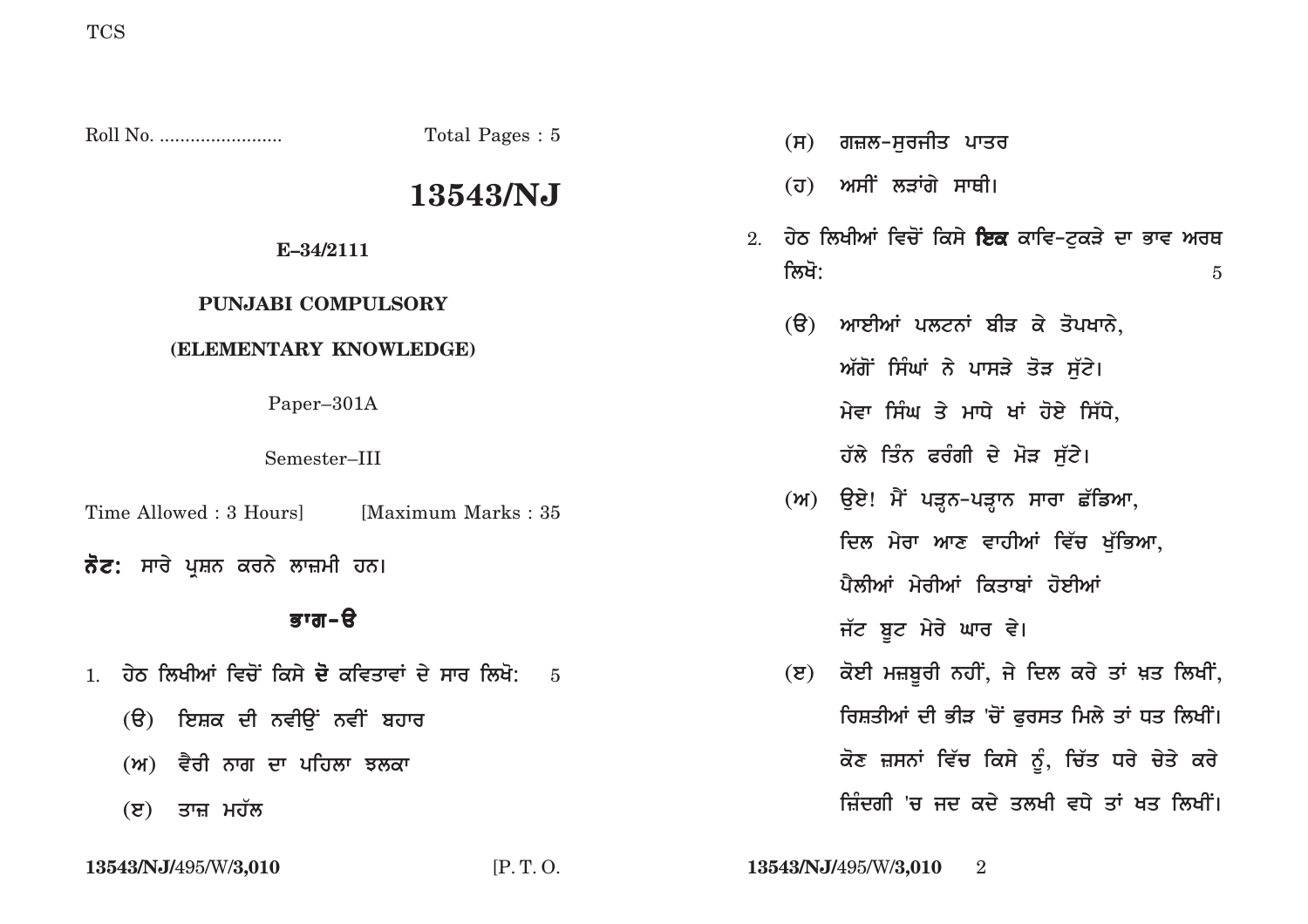|  |                     | 3.  ਹੇਠ ਲਿਖੇ ਅਸ਼ੱਧ ਸ਼ਬਦਾਂ ਵਿਚੋਂ ਕਿਸੇ <b>ਦਸ</b> ਸ਼ਬਦਾਂ ਦੇ ਸ਼ਬਦ– |  |  |  |
|--|---------------------|----------------------------------------------------------------|--|--|--|
|  | ਜੋੜ ਸ਼ੱਧ ਕਰਕੇ ਲਿਖੋ: |                                                                |  |  |  |

- **(ੳ)** ਦੁਧ
- **(A) syhq**
- **(e) vyhlw**
- **(s) sohxw**
- **(h) sOhrw**
- **(k) bOhq**
- **(K) hV**
- **(g) ieqhws**
- **(G) myhnq**
- <u>(</u>ਙ) ਸਹਮਤ
- (ਚ) ਕਚੈਰੀ
- **(C) Awvwz**

<u>(ਜ) ਪ੍ਰ</u>ਲੋਕ

**(J) AOgun**

(ਞ) ਰਾਜਨੀਤਕ।

- 4. ਹੇਠ ਲਿਖੇ ਪੈਰ੍ਹੇ ਵਿਚ ਵਿਸ਼ਰਾਮ ਚਿੰਨ੍ਹਾਂ ਦੀ ਵਰਤੋਂ ਕਰੋ: 5 ਅਚਾਨਕ ਉਸਦੀ ਚੇਤਨਾ ਜਾਗ ਉੱਠਦੀ ਹੈ ਤਾਜ ਮਹੱਲ ਦੇ ਗੰਬਦ ਦਾ ਆਂਡਾ ਭਾਵ ਦਿਸਦੇ ਯਥਾਰਥ ਦਾ ਭਰਮ ਟੱਟ ਜਾਂਦਾ ਹੈ ਇਸ ਖੂਬਸੂਰਤ ਤਾਜ ਮੱਹਲ ਦੀ ਸਿਰਜਣਾ ਪਿਛੇ ਸ਼ਾਹ ਜਹਾਨ ਦੀ ਥਾਵੇ<sup>:</sup> ਹਜ਼ਾਰਾਂ ਮਜ਼ਦੂਰ ਮਜ਼ਦੂਰਨੀਆਂ ਨਜ਼ਰ **ਆਉਣ ਲੱਗ ਪੈਂਦੇ ਹਨ ਅਤੇ ਖੁਬਸੁਰਤੀ ਦੇ ਪਿੱਛੇ ਮਜ਼ਦੂਰਾਂ** <u>ਦਾ ਸ਼ੋਸ਼ਣ ਅਤੇ ਸ਼ੋਸ਼ਣ ਕਰਨ ਹਿੱਤ ਕੀਤਾ ਤਸ਼ੱਦਦ ਸਾਹਮਣੇ</u> **ਆ ਜਾਂਦਾ ਹੈ।**
- 5. 'ਵਿਦਿਆਰਥੀ ਜੀਵਨ ਵਿੱਚ ਕੰਪਿਉਟਰ ਦਾ ਮਹੱਤਵ**' ਵਿਸ਼ੇ au~qy pYrHW rcnw kro:** <sup>5</sup>

## *B* a  $\overline{a}$

6. ਹੇਠ ਲਿਖੇ ਸਾਰੇ ਪਸ਼ਨਾਂ ਦੇ ਉੱਤਰ ਸੰਖੇਪ ਵਿਚ ਦਿਓ:  $10\times1=10$ 

(i) **'ਪੰਚ ਰਾਸੀ**' ਤੋਂ ਕੀ ਭਾਵ ਹੈ?

**13543/NJ/**495/W/**3,010** 3 [P. T. O. **13543/NJ/**495/W/**3,010** 4